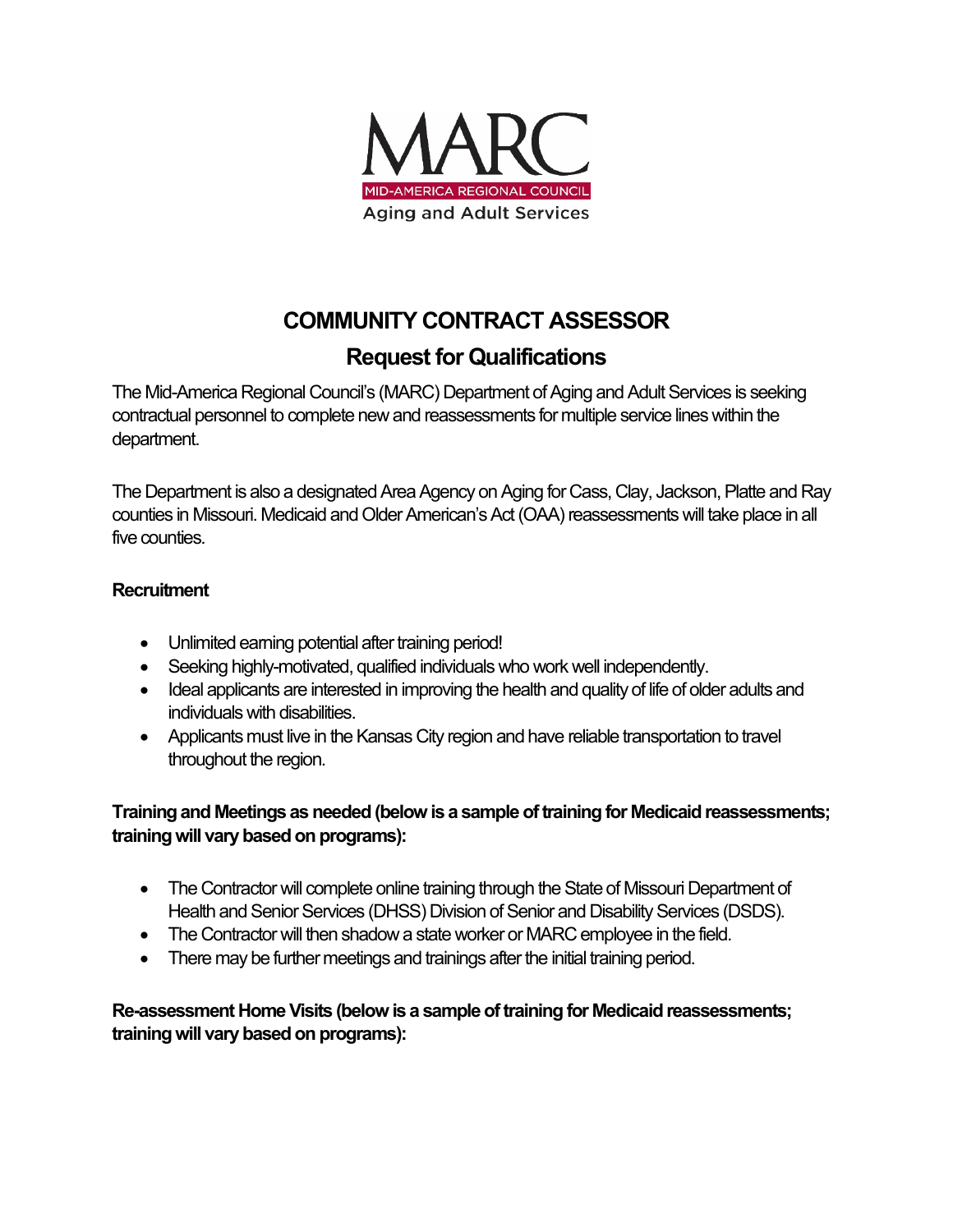- The Contractor will utilize person-centered assessment techniques, using the InterRAI instrument, to conduct an annual reassessment to Medicaid participants.
- The Contractor will be assigned re-assessments by MARC staff and must follow strict deadlines set by DSDS for completion of each assessment. This includes the following:
	- o A comprehensive, functional re-assessment using the InterRAI instrument.
	- o Updating or changing an individualized care plan.
	- o Completion of a detailed case note.
	- o Uploading paperwork signed by the participant.
- The contractor will use MARC-issued equipment to complete the assessments in the participant's home, in the community, or at their own homes. The equipment includes the following:
	- o A notebook
	- o A MiFi
	- o A portable scanner
- The contractor will work closely with the MARC-assigned supervisor, and possibly state employees.

### **Required Qualifications**

- Applicants must meet ONE of the following experience OR education requirements:
	- o A bachelor's degree from an accredited college or university;
	- o A Registered Nurse (RN) who is licensed and in good standing in Missouri;
	- o A Licensed Practical Nurse (LPN) who is licensed and in good standing in Missouri with one or more years working as an LPN;
	- o One or more years of experience as a Social Services Specialist:
	- o Four or more years of experience with the Division of Senior and Disability Services (DSDS) or an Area Agency on Aging; OR
	- o Multilingual and approved through DSDS.

### **Preferred Qualifications**

- Ease with rapport-building with older adults and individuals with disabilities.
- Comfortable with in-home visits in all parts of the Kansas City region.
- Experience working with a diverse population.
- Experience working with cloud-based applications.
- Proficiency with Microsoft Office applications.
- Available to work at least 15 hours per week at a minimum.
- Availability for training during office hours  $(9 \text{ am} 5 \text{ pm})$ .
- Able to travel in personal vehicle throughout the five-county region.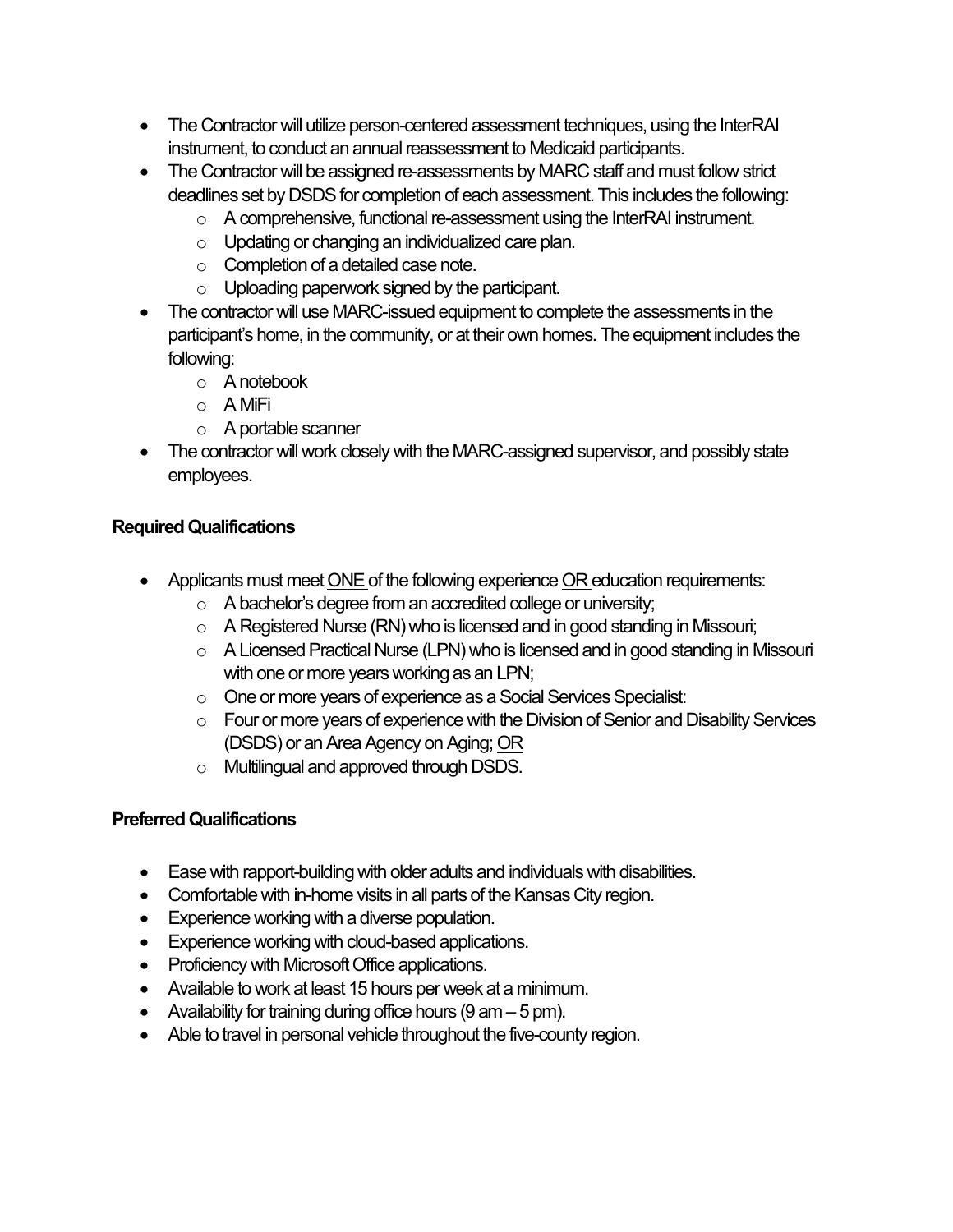**Note for applicants**: Studies have shown that women and people of color are less likely to apply for jobs unless they believe they check all the boxes in a job description. We are most interested in finding the best candidate for the job. If you think you have the skills for the job, we encourage you to apply, even if you don't meet every one of the listed qualifications

#### **Minimum Assessment Capacity or Caseload**

MARC seeks Assessors who commit to a minimum of 10 assessments per week (or roughly 15 hours per week or work). This opportunity is not ideally suited to those who can only do sporadic or periodic work.

#### **Background Check**

#### • **Contractors are required to pass a background check, initiated by MARC.**

#### **Aging Assessor rate updates are contained in the table below:**

| <b>Compensation:</b> The MARC Aging and Adult Services Assessor will be compensated based upon the |                                                                                                                                                                                                    |        |                               |  |  |
|----------------------------------------------------------------------------------------------------|----------------------------------------------------------------------------------------------------------------------------------------------------------------------------------------------------|--------|-------------------------------|--|--|
| following reimbursement schedule                                                                   |                                                                                                                                                                                                    |        |                               |  |  |
| <b>Activity</b>                                                                                    | <b>Description</b>                                                                                                                                                                                 | Rate   | <b>Unit</b>                   |  |  |
| <b>Orientation Training</b>                                                                        | Training with brief testing (in-person and online); shadow<br>an existing assessor in the field; training reimbursement is<br>payable upon completion of the first submitted assessment<br>to MARC | \$27   | Hour                          |  |  |
| <b>Older Americans</b><br>Act (OAA)<br>Assessment                                                  | For services such as home-delivered meals                                                                                                                                                          | \$50   | Assessment                    |  |  |
| Telephonic<br>Assessment                                                                           | Assessment conducted remotely (telephonic or video), for<br>Older Americans Act or integrated care initiatives                                                                                     | \$30   | Assessment                    |  |  |
| In-depth<br>Assessment                                                                             | Deeper assessment of client characteristics, functional<br>status, etc., including Arizona Self-Sufficiency Matrix, or<br>similar.                                                                 | \$65   | Assessment                    |  |  |
| <b>Medicaid Re-</b>                                                                                | Testing period, before anticipated value-based contract                                                                                                                                            | $$75*$ | Assessment                    |  |  |
| Assessments                                                                                        | After anticipated value-based contract                                                                                                                                                             | $$92*$ | Assessment                    |  |  |
|                                                                                                    | Rate if value-based quality scores are attained                                                                                                                                                    | \$128* | Assessment                    |  |  |
| Care<br>Management/Com<br>munity<br>Support/Options<br>Counseling                                  | Initial Veterans Directed Care (VDC) in-home visit, FMS<br>enrollment, assessment, and options counseling; initial<br>integrated care in-home visit and care plan development                      | \$300  | Per client/per<br>first month |  |  |
| Ongoing care<br>management,<br>community support,<br>or options<br>counseling                      | Including self-directed services assessment and<br>enrollment                                                                                                                                      | \$190  | Per client/per<br>month       |  |  |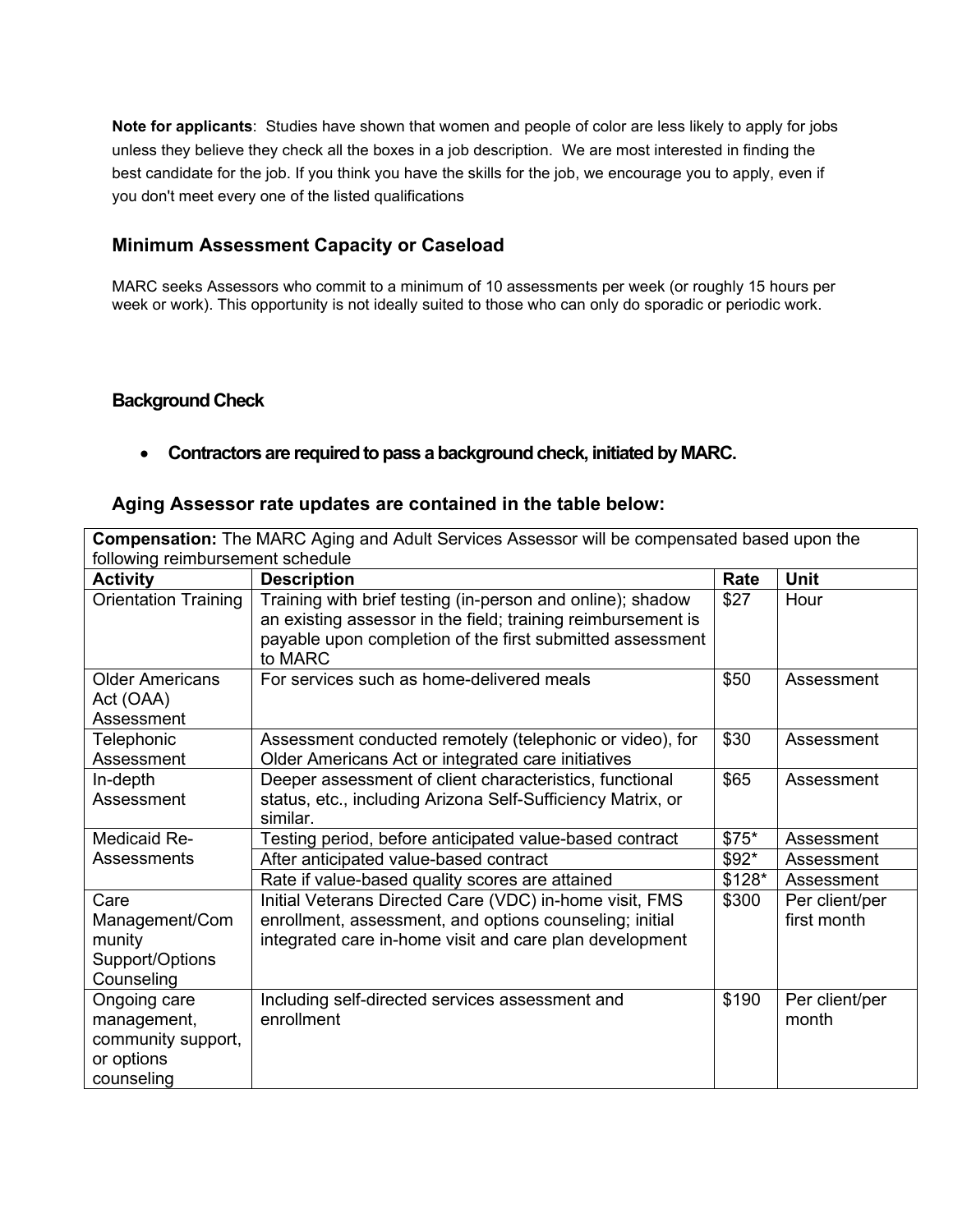| Miscellaneous                                                                                | At discretion of supervisor, reimbursement may be<br>available for extra duties performed by the assessor at a<br>mutually agreed upon rate | \$27 | Per hour,<br>unless<br>otherwise<br>specified |  |
|----------------------------------------------------------------------------------------------|---------------------------------------------------------------------------------------------------------------------------------------------|------|-----------------------------------------------|--|
| Analicaid re-assessment rate is dependent upon State funding MARC's value-based contract and |                                                                                                                                             |      |                                               |  |

\*Medicaid re-assessment rate is dependent upon State funding, MARC's value-based contract, and attainment of quality scores

**NOTE:** This is a 1099 contract position. Travel reimbursement and other office supplies (not listed above) are not provided my MARC; however, respondents are encouraged to explore potential deductions from federal tax liability with a tax professional.

### **Submittal Information:**

Please provide your response in electronic format at this link: [http://www.marc.org/Jobs/Job-](http://www.marc.org/Jobs/Job-Application.html)[Application.html.](http://www.marc.org/Jobs/Job-Application.html)

The following items should be addressed in your response:

- Name
- Address
- Phone number
- Email address
- Resume: provide current resume with education, certifications, and work experience.
- Cover letter: provide additional information on background, including experience, education, and skills necessary to perform the required work. Indicate specific credentials that make the individual well suited to meet MARC's requirements.

#### **Questions**

Questions may be submitted by email to Shannon Halvorsen a[t shalvorsen@marc.org.](mailto:shalvorsen@marc.org)

# **Mandatory Reporting**

All instances of suspected elder abuse and neglect must be reported to the State-administered Elder Abuse & Neglect Hotline, (800) 392-0210.

Likelihood of serious physical harm definition: one (1) or more of the following: 4 CODE OF STATE REGULATIONS (11/30/06) ROBIN CARNAHAN Secretary of State Division 15— Division of Senior and 19 CSR 15-7—DEPARTMENT OF HEALTH AND SENIOR SERVICES Disability Services (A) A substantial risk that physical harm to an adult will occur because of failure or inability to provide for essential human needs as evidenced by acts or behavior which have caused harm or which give another person probable cause to believe that the adult will sustain harm; (B) A substantial risk that physical harm will be inflicted by an eligible adult upon him/herself, as evidenced by recent credible threats, acts or behavior which have caused harm or which places another person in reasonable fear that the eligible adult will sustain harm; (C) A substantial risk that physical harm will be inflicted by an eligible adult upon another as evidenced by recent acts or behavior which has caused harm or which gives another person probable cause to believe the eligible adult will sustain harm; or (D) A substantial risk